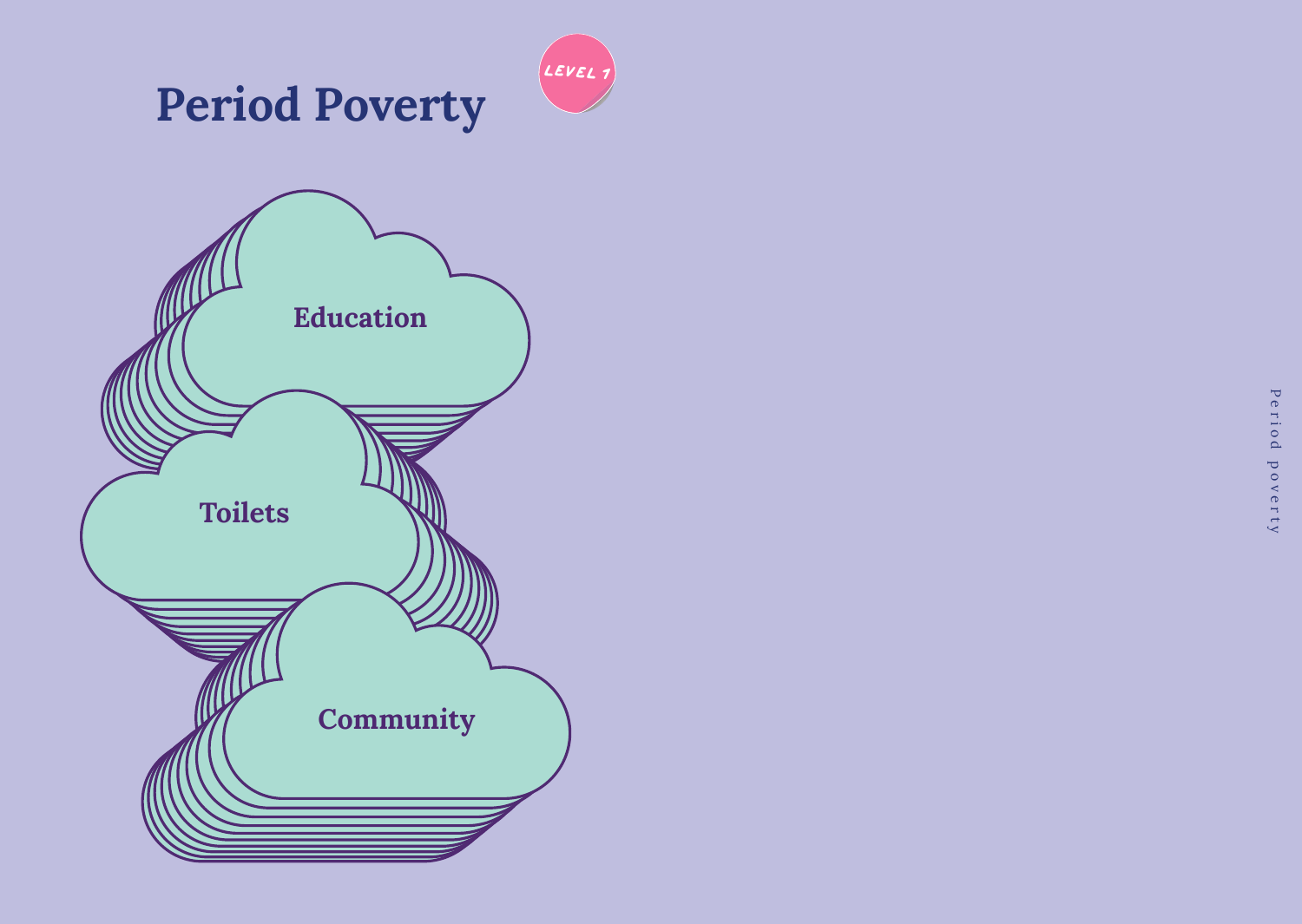# **Period Poverty**

## *What is period poverty?*

Period poverty

Period

poverty



Period poverty is the lack of access to menstrual products, menstrual hygiene education, toilets, hand washing facilities, and waste management. It is a global sanitation issue affecting people around the world. Menstrual products are essential, but unlike toilet paper and sometimes condoms, they are not free in public areas, leaving many to go without pads or tampons, or to use toilet paper, rags, socks, or nothing at all. Not having access to a safe and hygienic way to deal with menstruation can have profound consequences, particularly on education, mental health, and dignity!

Another problem intertwined with period poverty is the taboo surrounding menstruation - this can be particularly harmful in terms of mental health, and directly affects a child's potential to succeed. Studies conclude that the knowledge of effective treatments for period pain is low, people with period pain experience reduced classroom performance, and a lower level of class attendance.

Period poverty also denies children some of their rights, for example their right to education (article 28 in the UN Convention of the Rights of the Child-CRC) as some children are forced to skip school due to lack of access to menstrual hygiene. Find the UN CRC website online to view all 41 articles and think about how period poverty can affect your rights.

*If a pupil misses school every time they have their period, they are set 145 days behind their fellow students.*

**If you know anyone missing school**, **it would be nice to share your notebook and help them catch-up. it's not their fault. - A.**

# **Building Safe, Separate Toilets at School**

Without a safe, private toilet at school, people can't feel secure and comfortable going to the toilet. This is a problem throughout people's school lives, but it is especially problematic when they are on their period.

Due to the lack of sanitary facilities at school, some people flush their used pads and menstrual cloths down the toilets or leave the soiled pads in the toilet corners. This causes many problems including blocked sewage and dirty toilets. Some schools provide incinerators or "feminine hygiene bins" for disposing menstrual waste materials, but many people refrain from using them due to shyness or fear of being seen by others. Also many are reported absent from school due to the lack of a proper disposal system, water tap and supply, bucket, and lockable doors.

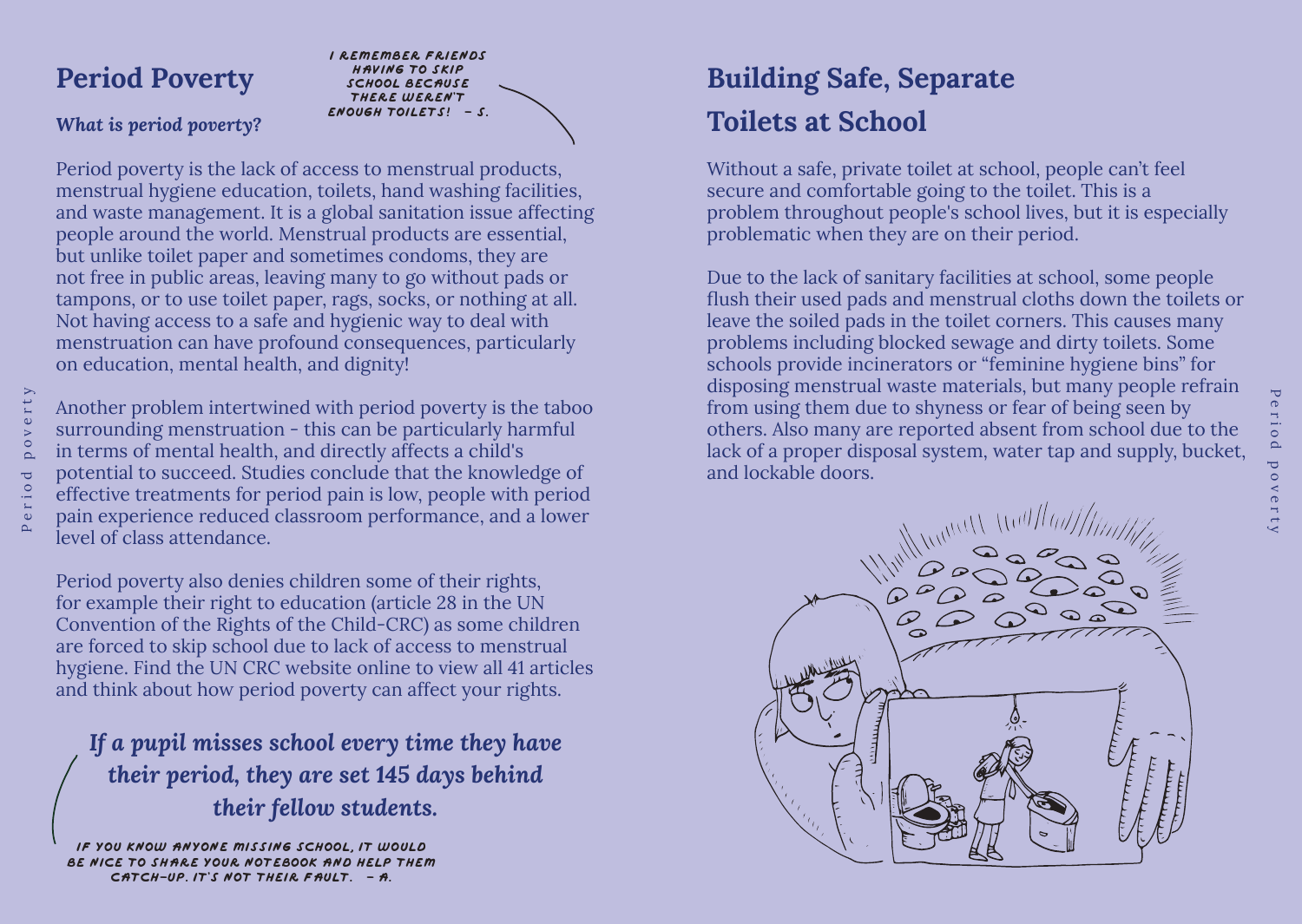# **Period Poverty Cycle**

Period poverty

eriod  $\tilde{\mathbf{r}}$ 

rty

 $v e$  $p$  o



Period poverty Perio تم poverty

in the world, with 77% of girls married before their 15th birthday.

schools every year, once they begin menstruating.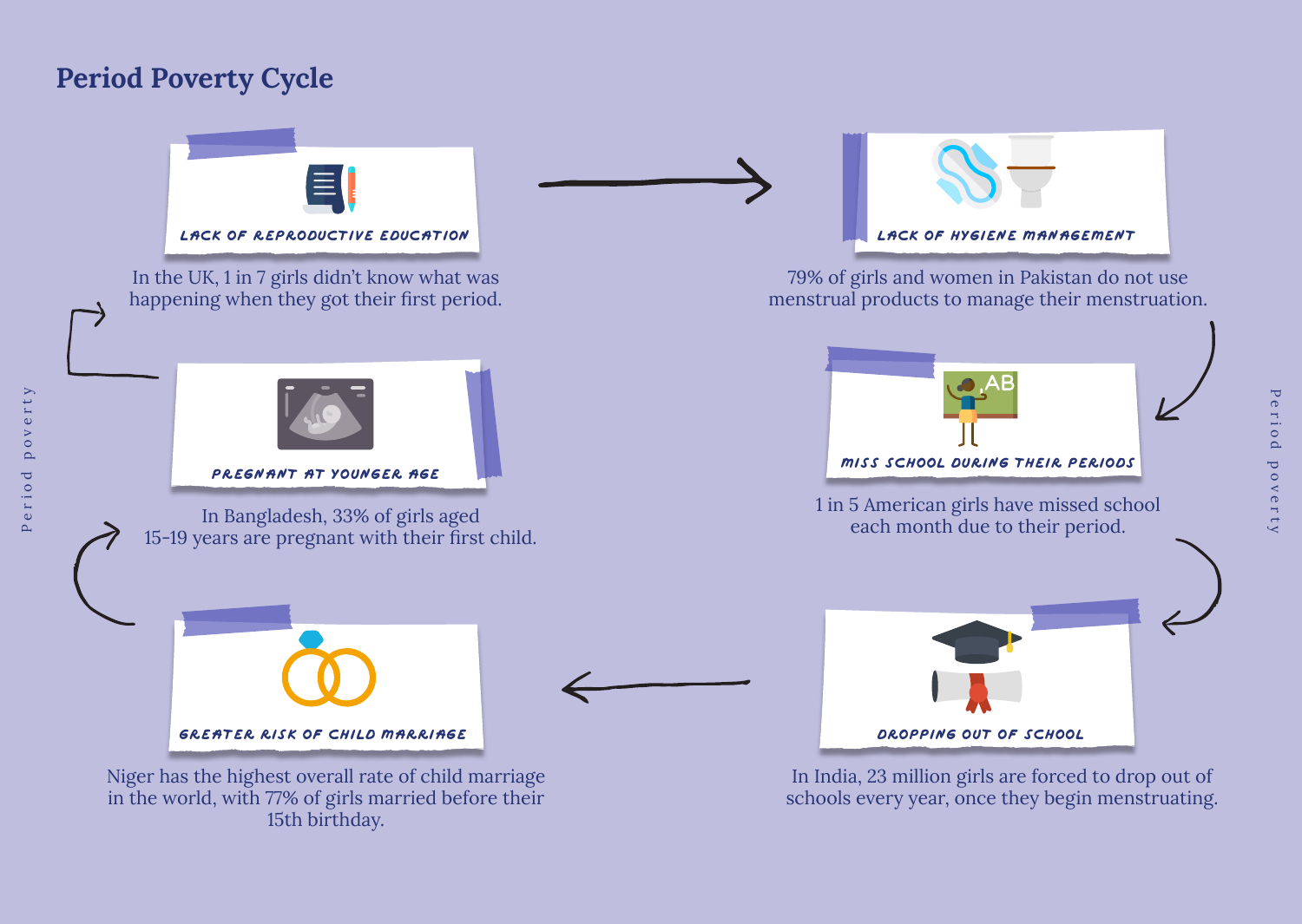## **Tackling Period Poverty**



## *How can we help fight this issue?*

An average person is affected by menstruation for 3,000 days in their lifetime. That works out to more than eight years! The basics that can make a period bearable is having a private place to manage it, knowing there are people to talk to who understand what you are going through, and having clean materials to use. Sadly, this is not a reality for many people living with period poverty.

Despite an emerging body of evidence and an increased commitment to gender equality, the global response has been slow. One reason is this issue falls through the cracks between programmes such as health, education, gender, water, sanitation, and hygiene. Across the world, it is men who are in most positions of power and policy making, and they do not deem menstruation an important enough aspect of life to give it the attention it needs.

Poor menstrual hygiene can cause physical health risks and has been linked to reproductive and urinary tract infections. It also stops people from reaching their full potential when they miss out on opportunities crucial to their growth. The impact of people missing out on secondary education is huge. The loss of education can mean they are more likely to be forced into child marriage, experience an early pregnancy, pregnancy complications, social separation and neglect, and domestic violence. If everyone had a secondary education, child deaths would be cut in half, saving three million lives.

> **My mom's friend had to drop out of school when she was 15 because she was sick of leaking through her rags. - M.**

# **How to Help**

## **As individuals:**

- Hygienically manage your own menstruation to maintain your health and that of others - including washing, drying and safely disposing sanitary materials.
- Support and educate each other, especially young teenagers, about menstrual hygiene practices.
- Address barriers to water and sanitation for the hygienic management of menstruation.
- Challenge negative attitudes and ideas.

## **As a community:**

• Break the silence, confront dangerous myths/taboos/ practices, and challenge negative perceptions.

Period poverty

poverty

 $\circ$  erio  $\Delta$ 

- Ensure access to water and sanitation facilities.
- Involve women and girls in policy and decision-making.
- Encourage all households and schools to have private and secure toilets and facilities for the safe disposal of sanitary products.
- Ensure everyone in vulnerable situations can manage menstruation hygienically with privacy and dignity.
- Encourage local businesses that make sanitary products, or ensure shop keepers sell affordable and accessible alternatives.
- Encourage and promote the use of reusable period products to reduce the health and environmental impact of disposable products.

riod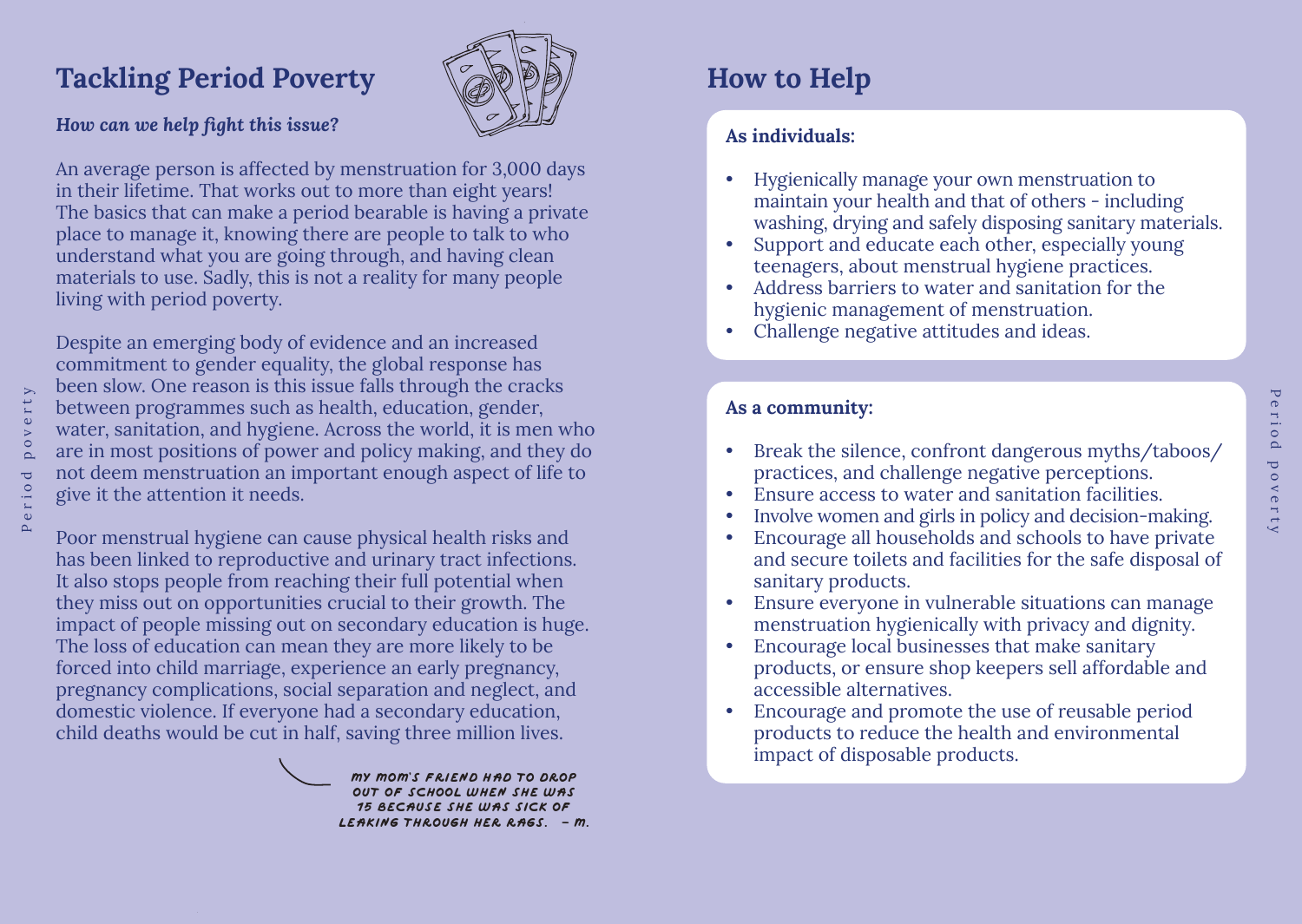# Period poverty eriod pove

# **Men, Boys, and Menstrual Hygiene**

## *Reasons to get men and boys involved in menstrual hygiene.*

Men and boys typically know even less about menstruation, but it is important for them to understand menstrual hygiene so they can support their wives, daughters, mothers, students, employees, and friends.

- To provide support at home or school when a person faces their first period and has an embarrassing or difficult experience.
- Challenge taboos/social norms/stigma and influence the attitudes of others (both male and female).
- Ensure that the school or work environment makes it easy for everyone to manage menstruation with dignity.
- Support programmes for improving the menstrual hygiene context for everyone.

It is important for boys and men to respect the experience of menstruation. Educating boys (from adolescence) on the challenges people with periods face could help reduce teasing and help them become more understanding and supportive.

## *To find out more about different activists around the world, go to the Let's Stand Up chapter*



# **Helping Someone Who Needs It**

*An empathy building exercise*



A friend has recently been missing a lot of school. At first they tell you it's nothing but one day you notice that they started their period during school. Then they packed up their things ready to leave and goes home.

They explain to you that their unable to manage their period while at school and the only option is to stay at home during this time.

Write to your friend. What would you say to comfort them? How would you find ways of helping them?

Ť  $\tilde{\Delta}$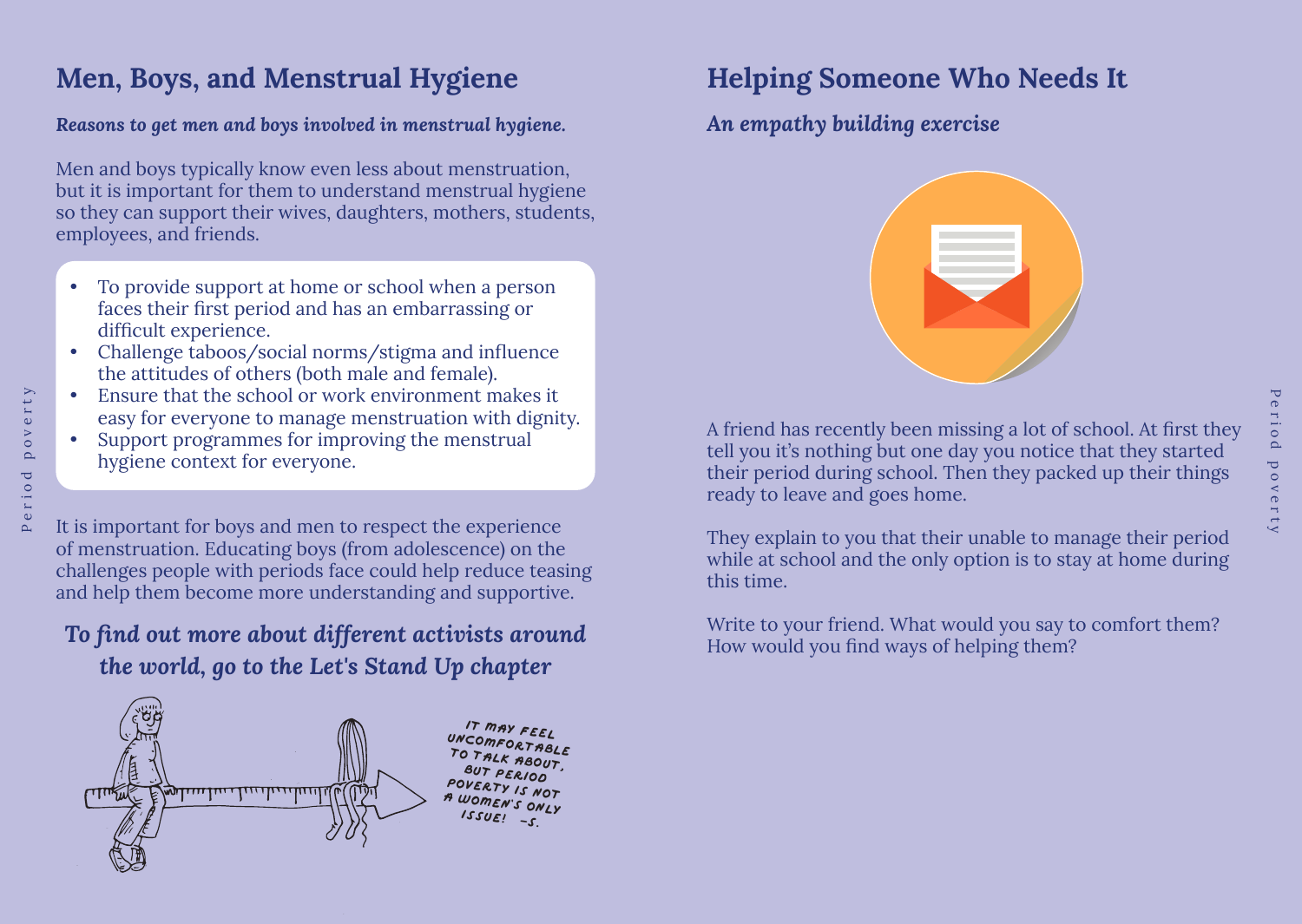## *Dear friend,*

Period poverty

eriod

poverty

| $\bullet$ $\bullet$                                                                                                                                                        |
|----------------------------------------------------------------------------------------------------------------------------------------------------------------------------|
|                                                                                                                                                                            |
|                                                                                                                                                                            |
|                                                                                                                                                                            |
| $\bullet$                                                                                                                                                                  |
|                                                                                                                                                                            |
| $\begin{array}{cccccccccccccc} \bullet & \bullet & \bullet & \bullet & \bullet & \bullet & \bullet & \bullet & \bullet \end{array}$<br>$\bullet$<br>$\bullet$<br>$\bullet$ |
| $\bullet$                                                                                                                                                                  |
|                                                                                                                                                                            |
| .<br>$\bullet$                                                                                                                                                             |
| $\begin{array}{ccc} \bullet & \bullet & \bullet \end{array}$                                                                                                               |
|                                                                                                                                                                            |
|                                                                                                                                                                            |
|                                                                                                                                                                            |

#### **Dear big sisters** ,

I had my first period when I was in high school. I already knew what I was gonna face because all my female cousins already had their first period. The only thing they never spoke about were the signs, pains, cravings and mood swings. Clearly we were not all informed about that. I had and still have the worst flow. All the time I have bad heavy flow and I have to double up my pads, meaning I'll have to wear a pad and a tampon at the same time.

I stopped wearing a tampon because I was advised that my period pains were caused by clogs and that is why I am always worst when I am wearing one. After my mother passed away, I had to ask for pads at school and that meant I could only have proper sanitary towels when the schools are opened. During the school holidays I had to improvise. That put down my self esteem because after my high-school, I had to find ways to be able to buy pads. And I was so ashamed to ask someone because they didn't know that they have to buy double of everything. It took me a year to find a job and actually get myself some sanitary towels.

#### **Submission by**

**Anonymous** , **South Africa**